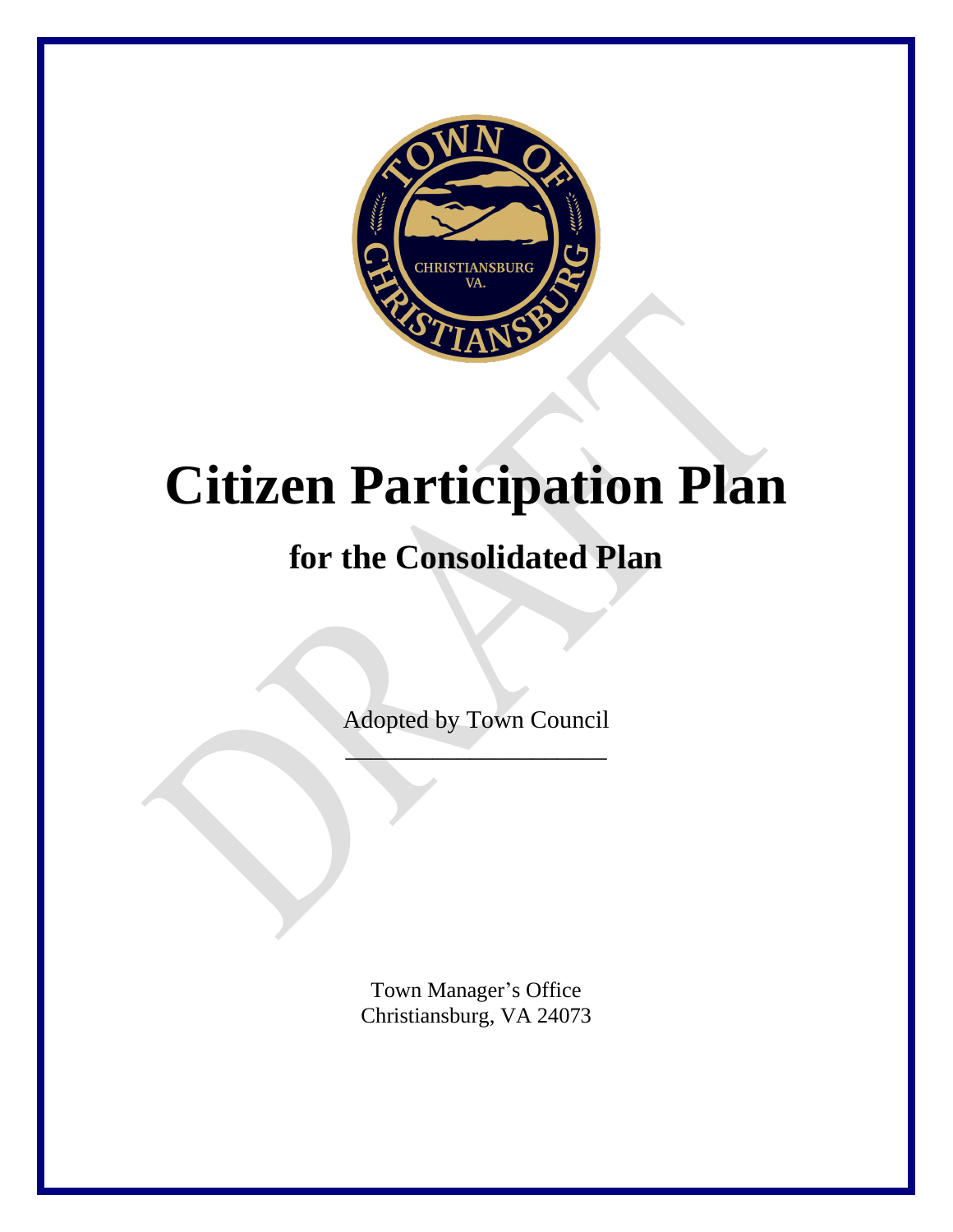#### **CITIZEN PARTICIPATION PLAN for the Consolidated Plan**

#### Purpose of the Citizen Participation Plan

The Town of Christiansburg, Virginia is eligible to apply for funds under the federal Community Development Block Grant (CDBG) and the Section 108 Loan Guarantee Program that are provided to the Town through the U.S. Department of Housing and Urban Development (HUD). Federal regulations require a Consolidated Plan that details the planning and budgeting aspects of the CDBG program over a 3 or 5 year period. Christiansburg's Consolidated Plan is a five year planning document that is developed with intensive public participation as guided by the Citizen Participation Plan.

The Christiansburg Citizen Participation Plan encourages citizen input in defining housing, community development and public services needs; services to be provided by community-based organizations; the funding priorities for programs and target populations to be served through resources available in the Consolidated Plan. The Participation Plan also sets the public process for the annual performance reports and adopting substantial amendments to either the Citizen Participation Plan or the Consolidated Plan.

#### Citizen Participation Process

The Town encourages citizen participation from all sectors of the community, with particular emphasis on participation by low and moderate income persons, residents of blighted areas, and areas where federal funds are used or are proposed to be used; and for the participation of minority and non-English speaking residents, as well as persons with mobility, visual, speech or hearing impairments. The Town will provide citizens, public agencies, and other interested parties with reasonable and timely access to information and records relating to the Town's Consolidated Plan, and the use of assistance provided by federal funding sources included in the Plan.

Citizens will have opportunities to comment on housing, community development, public service, and population and program priority needs that are identified in the proposed Consolidated Plan prior to its submission to HUD at public hearings, meetings, or by directly contacting the Town Manager's Office. Information on the Consolidated Plan schedule will be disseminated to local agencies and nonprofit organizations working with minority, non-English speaking, and physically impaired residents to afford as many people as possible the opportunity for full citizen participation.

A range of eligible activities that will benefit very low and low income persons will be funded based on public input. The Town will minimize displacement and assist any persons displaced to the extent possible. Funds may also be made available for temporary housing on a case by case basis.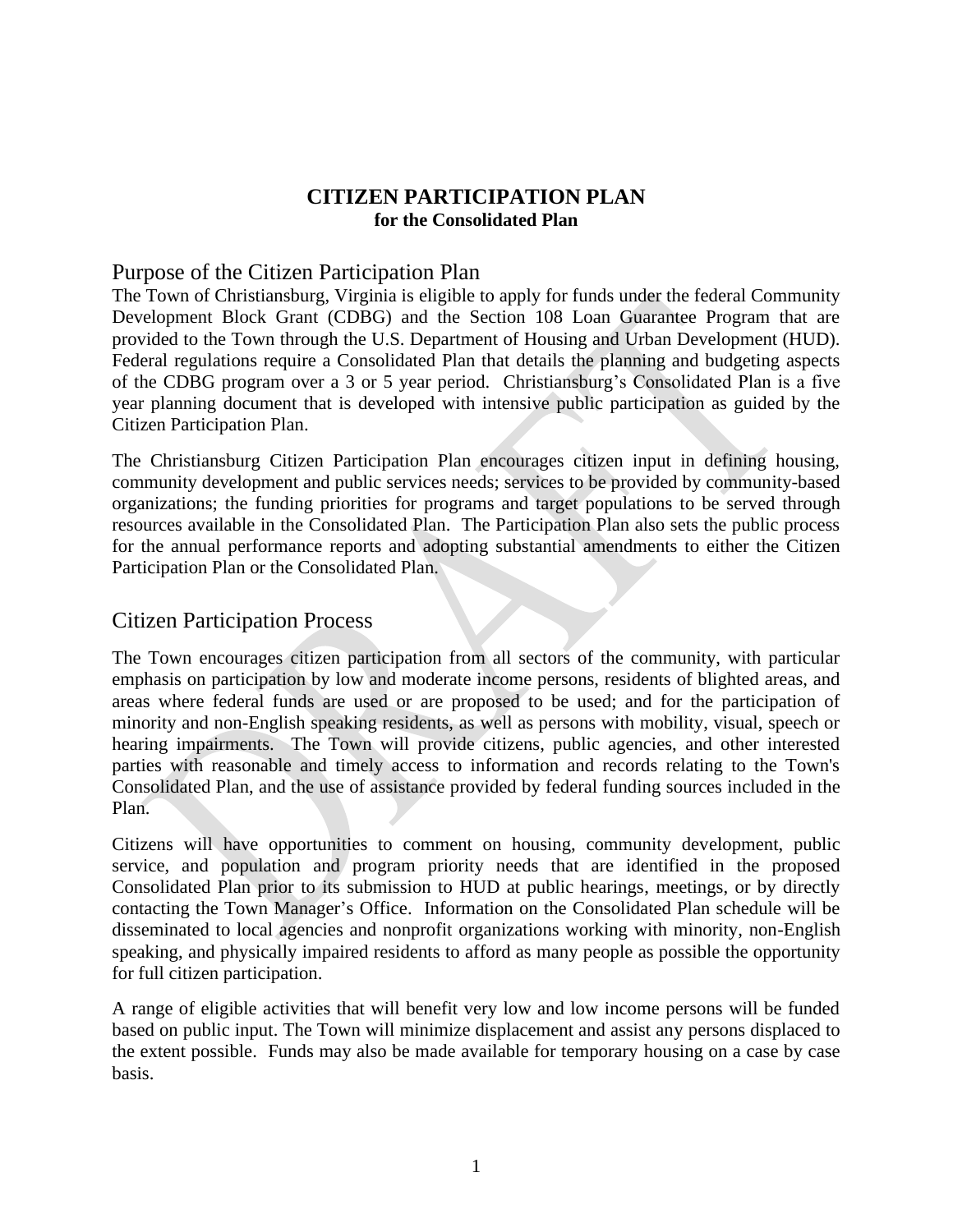# Technical Assistance

Town staff is available to answer questions concerning the requirements of federal and local funding sources included in the Consolidated Plan, such as available funding amounts, funding priorities, eligible activities, environmental review procedures, equal opportunity requirements, relocation provisions, citizen participation requirements or any other requirements. In cases where staff cannot answer questions pertaining to federal HUD funds, assistance will be requested from HUD.

Town staff will meet with citizen groups in Christiansburg that represent very low, low, and moderate income residents, as well as with citizen groups that express interest in participating in federal and/or local funding sources included in the Consolidated Plan, to explain program and application procedures. These meetings will be held in facilities convenient to the neighborhood or groups requesting the meetings.

Town staff will provide technical assistance, by request, to neighborhood groups, minority groups, community-based organizations, and other residents interested in participating in federal and local funding sources included in the Consolidated Plan. All groups, including the disabled and elderly, and those serving non-English speaking ethnic/minority populations, will be encouraged and assisted in submitting their views and proposals. Town staff will be available to provide assistance in the development and submission of program funding requests and other input.

Any persons requiring assistance should contact the Town Manager's Office at 382-6128.

# Public Hearings

The Town will conduct public hearings to obtain the views of citizens on housing, community development and public services needs, and needs for services to be provided by communitybased organizations, proposed activities, and program performance. Hearings shall be held after adequate notice (15 days minimum), at times and locations convenient to potential and actual beneficiaries, with accommodation for persons with disabilities and non-English speaking residents. Hearings will be conducted for annual performance reports and substantial amendments to the Consolidated Plan, along with for the Plan itself.

A minimum of two public hearings will be held annually, and prior to the submission of the Consolidated Plan to HUD.

- 1) At least one public hearing will be held by the Town at the beginning of the Consolidated Plan process to solicit citizen comments on housing and community development needs, needs for services to be provided by community-based organizations, proposed activities, and program performance. Testimony received at this hearing will be considered by the Town in preparing the proposed Consolidated Plan.
- 2) Prior to the submission of the Consolidated Plan to HUD, Town Council will hold a public hearing on the proposed Consolidated Plan. This public hearing will be held at a regularly scheduled Council meeting.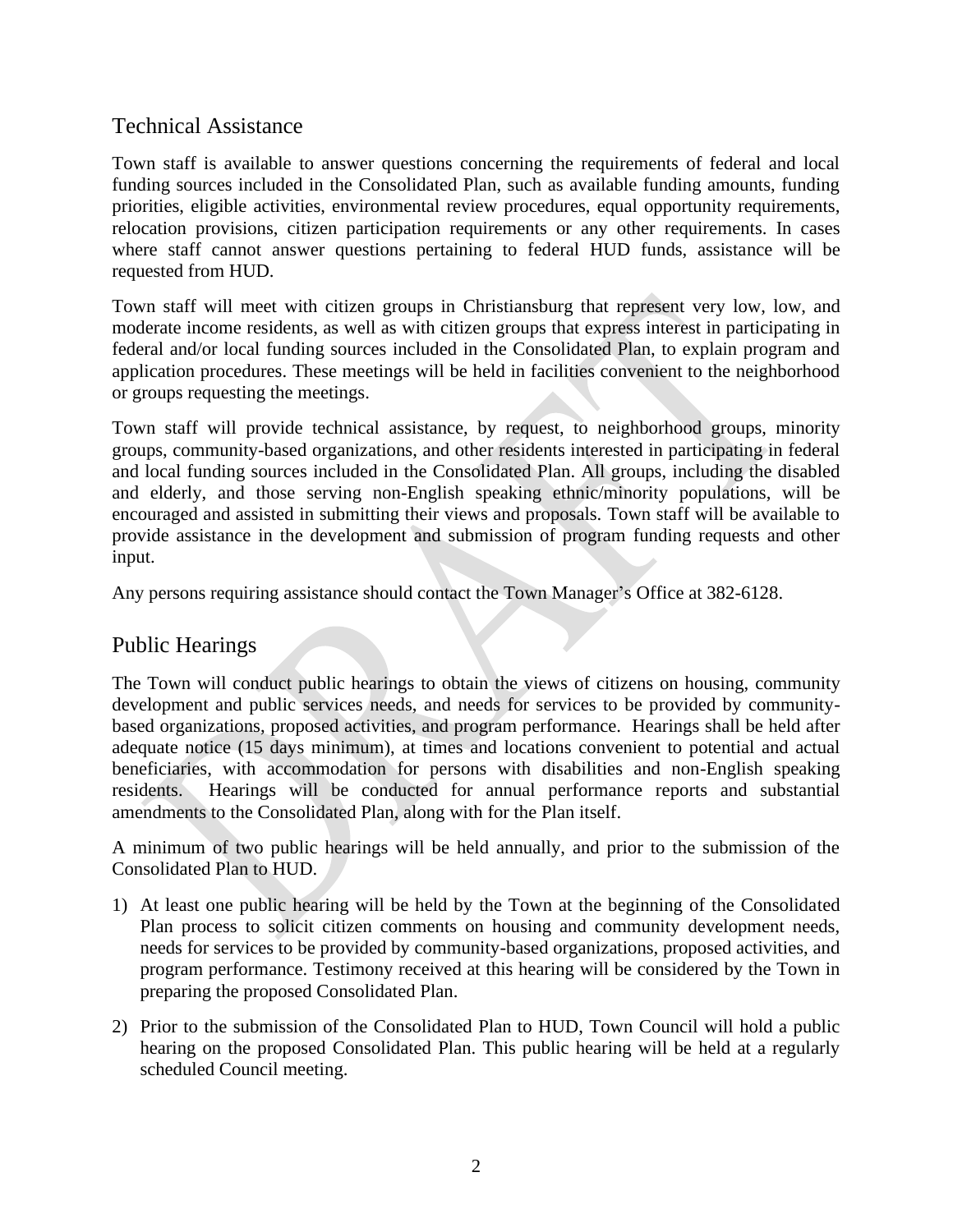Public hearings will be held in the Christiansburg Town Council Chambers (100 East Main Street) or in other locations that are convenient to potential and actual beneficiaries, and that are accessible to persons with disabilities (e.g., the Christiansburg Recreation Center). At public hearings where a significant number of non-English speaking residents are expected to participate, the Town will address their needs by providing an interpreter. Notice of public hearings will include sufficient information about the purpose of the public hearing to permit informed comment from citizens.

Notice of public hearings will be advertised:

- 1) in a newspaper(s) of general circulation at least 15 days prior to the date of the public hearing (i.e. *Roanoke Times* or the *News Messenger*);
- 2) the Town Alert electronic citizen notification system;
- 3) in press releases issued by the Christiansburg Public Relations Department.

#### Response to Citizen Comments

The Town will append a summary of comments (oral or written) received from citizens through public hearings, focus groups, community meetings and other methods to the final Plan or report when preparing the Consolidated Plan, substantial amendments, or the performance reports.

Comments, complaints, or grievances concerning the Consolidated Plan should be addressed to the Town Manager's Office, 100 East Main Street, Christiansburg, Virginia 24073.

Every effort will be made to respond in writing to written complaints within 15 working days of receipt of the complaint. If additional time is required, written notice will be provided.

# Notice of Consolidated Plan Schedule

The Consolidated Plan schedule will be mailed to neighborhood contacts; area associations & nonprofit organizations; ecumenical, business and other community organizations; and interested individuals. The Town will notify all subscribers to the Alert eNews and post notices on social media platforms. Other interested parties will be added to the list upon request to the Town Manager's Office.

Available information will include the amount of funding expected from federal funding sources and programs in the Consolidated Plan including estimated program income, program and application requirements, proposed activities that will benefit very low and low income persons, plans for minimizing displacement caused by proposed activities and assistance opportunities for persons displaced, opportunities for citizen input, submission of project proposals, and schedules for proposed and final applications. This information may be obtained from the Town Manager's Office.

An advertisement of the proposed Consolidated Plan will be published in a newspaper(s) of general circulation and a copy of the Plan will be available to the public for review and comment at least 30 days prior to submission to HUD. The proposed Consolidated Plan will be available for review: